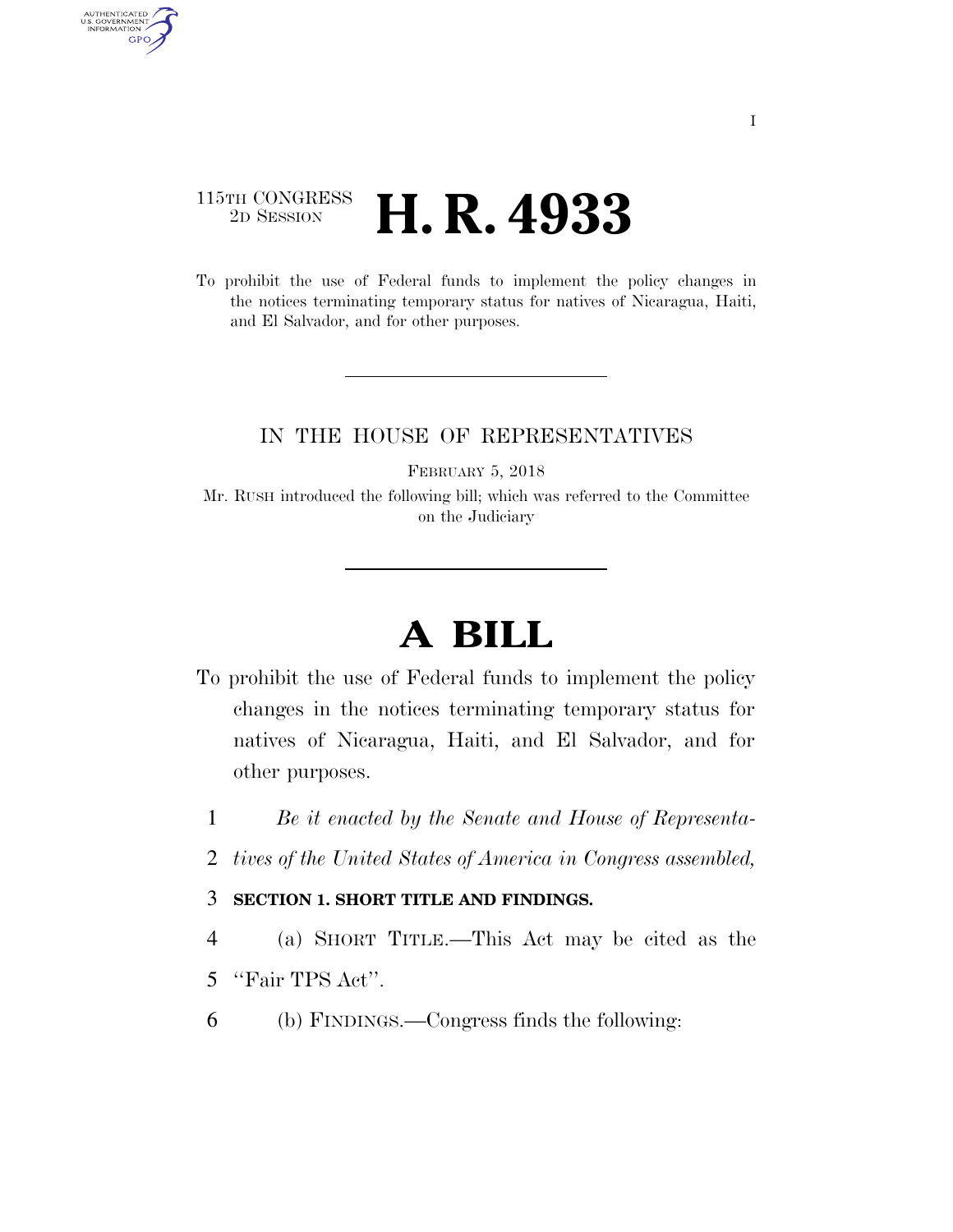(1) President Donald J. Trump has, on mul- tiple occasions, disparaged and demeaned people of color.

 (2) President Donald J. Trump has attempted to ban from entering the United States immigrants from certain countries, seemingly based on race and religion.

 (3) President Donald J. Trump has referred to immigrants of color as coming from ''shithole coun-tries''.

 (4) Such statements and actions degrade and disregard both the letter and the spirit of the 14th Amendment to the Constitution.

#### **SEC. 2. NO FUNDS AVAILABLE.**

 (a) NICARAGUA.—No funds or resources may be used to implement (including through the issuance of any regu- lations) any of the policy changes set forth in the notice entitled ''Termination of the Designation of Nicaragua for Temporary Protected Status'', published at 82 Fed. Reg. 59636 (December 15, 2017).

 (b) HAITI.—No funds or resources may be used to implement (including through the issuance of any regula- tions) any of the policy changes set forth in the notice entitled ''Termination of the Designation of Haiti for